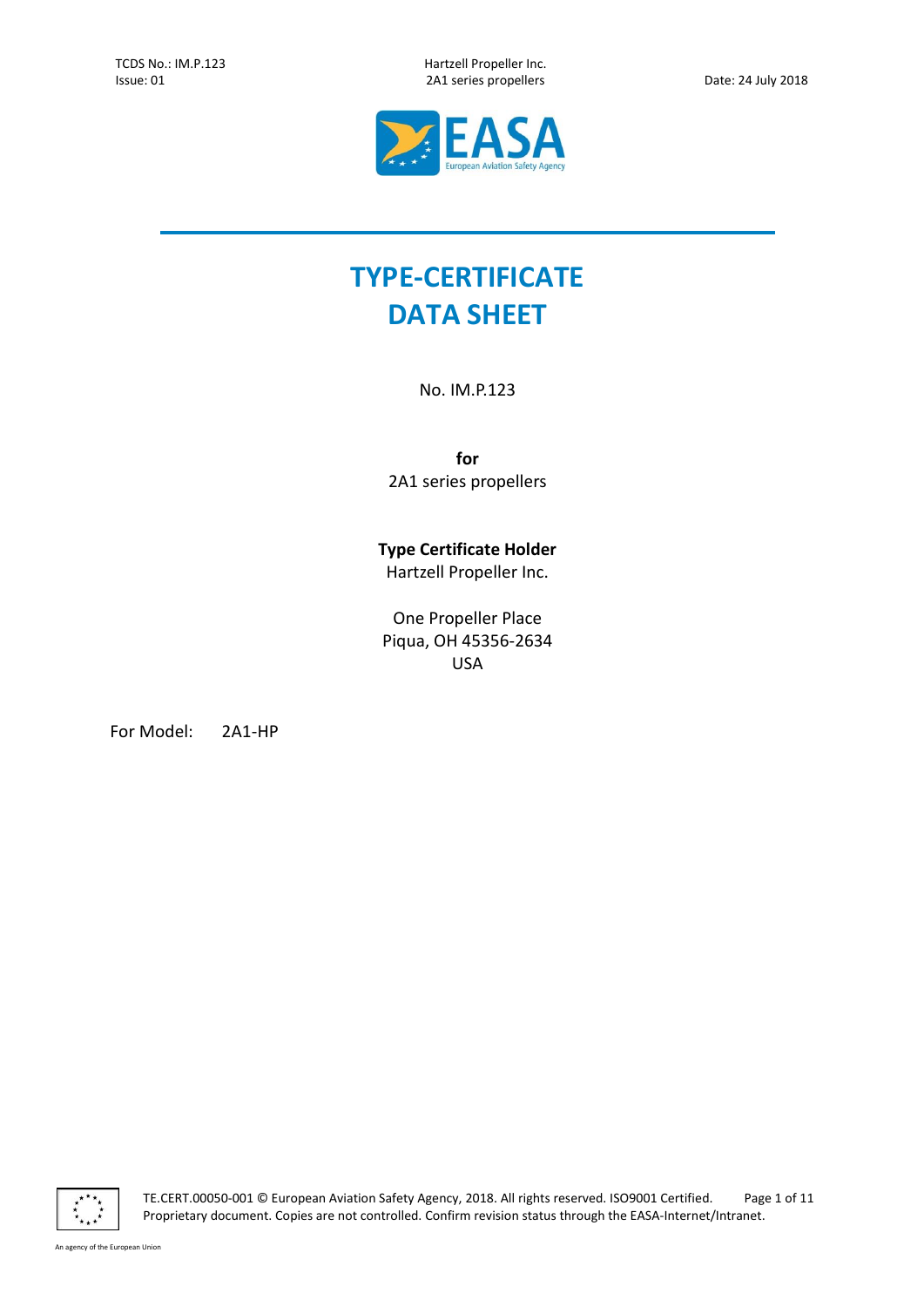Intentionally left blank



TE.CERT.00050-001 © European Aviation Safety Agency, 2018. All rights reserved. ISO9001 Certified. Page 2 of 11 Proprietary document. Copies are not controlled. Confirm revision status through the EASA-Internet/Intranet.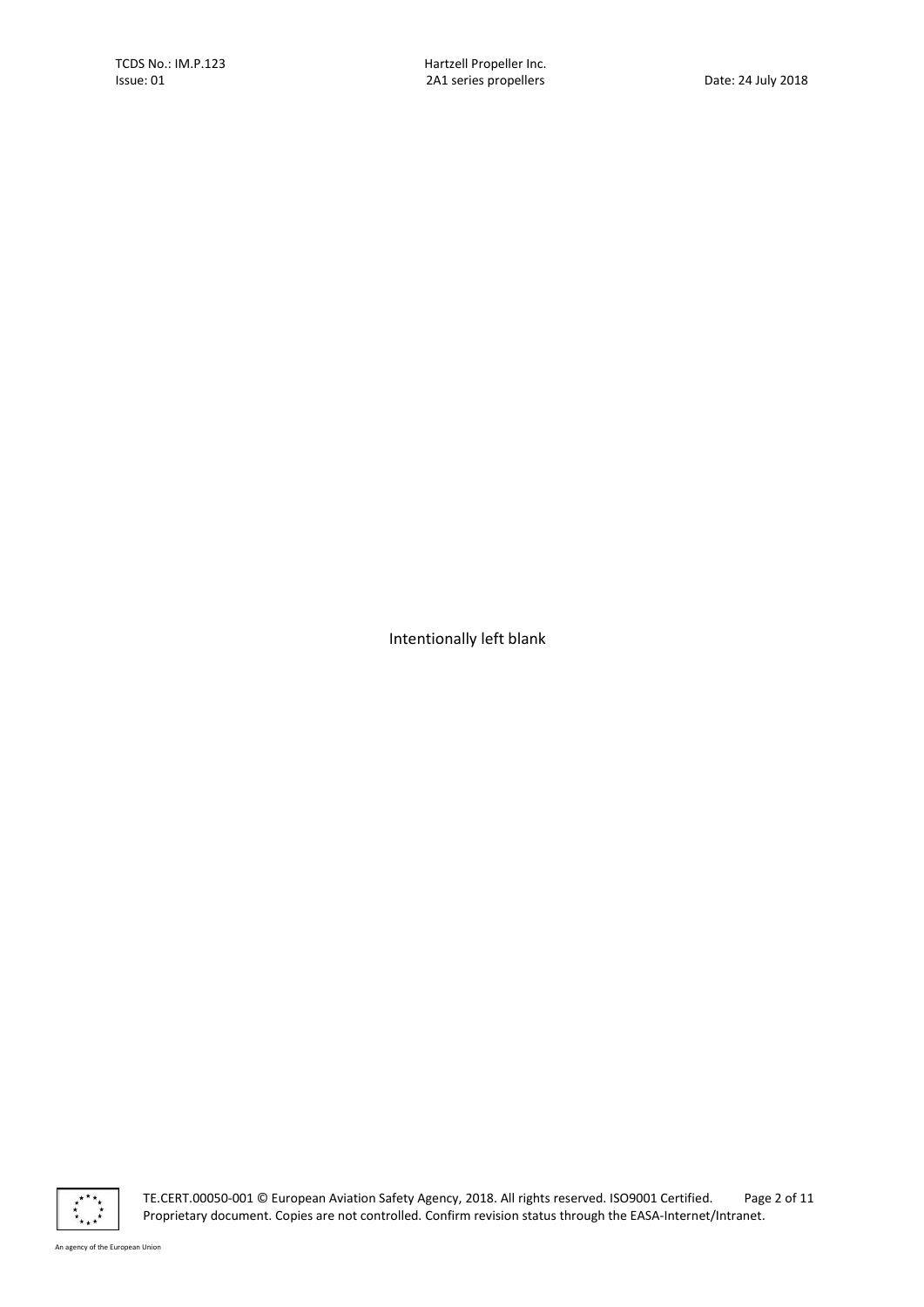# **TABLE OF CONTENTS**

| 2. Reference Date for determining the applicable airworthiness requirements  4 |  |
|--------------------------------------------------------------------------------|--|
|                                                                                |  |
|                                                                                |  |
|                                                                                |  |
|                                                                                |  |
|                                                                                |  |
|                                                                                |  |
|                                                                                |  |
|                                                                                |  |
|                                                                                |  |
|                                                                                |  |
|                                                                                |  |
|                                                                                |  |
|                                                                                |  |
|                                                                                |  |
|                                                                                |  |
|                                                                                |  |
|                                                                                |  |
|                                                                                |  |
|                                                                                |  |
|                                                                                |  |
|                                                                                |  |
|                                                                                |  |
|                                                                                |  |
|                                                                                |  |
|                                                                                |  |
|                                                                                |  |
|                                                                                |  |



TE.CERT.00050-001 © European Aviation Safety Agency, 2018. All rights reserved. ISO9001 Certified. Page 3 of 11 Proprietary document. Copies are not controlled. Confirm revision status through the EASA-Internet/Intranet.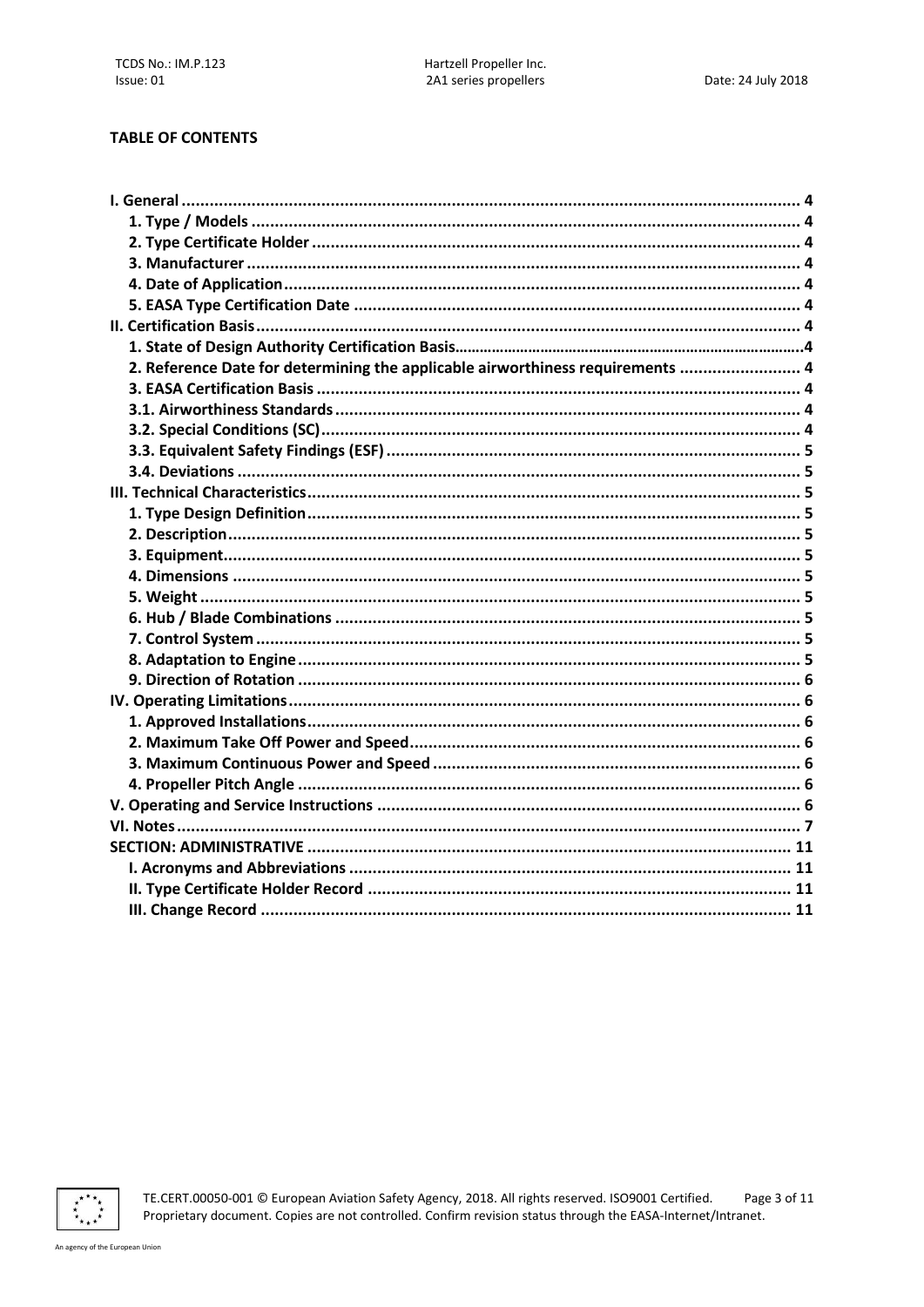#### <span id="page-3-0"></span>**I. General**

#### <span id="page-3-1"></span>**1. Type / Models**

2A1 / 2A1-HP

#### <span id="page-3-2"></span>**2. Type Certificate Holder**

Hartzell Propeller Inc. One Propeller Place Piqua, OH 45356-2634 USA

#### <span id="page-3-3"></span>**3. Manufacturer**

Hartzell Propeller Inc.

#### <span id="page-3-4"></span>**4. Date of Application**

2A1-HP: 09 April 2015

#### <span id="page-3-5"></span>**5. EASA Type Certification Date**

2A1-HP: 24 July 2018

#### <span id="page-3-6"></span>**II. Certification Basis**

#### **1. State of Design Authority Certification Basis**

Refer to FAA TCDS no. P00014CH.

#### <span id="page-3-7"></span>**2. Reference Date for determining the applicable airworthiness requirements**

19 March 2013.

#### <span id="page-3-8"></span>**3. EASA Certification Basis**

#### <span id="page-3-9"></span>**3.1. Airworthiness Standards**

#### 2A1-HP:

CS-P Amendment 1 dated 16 November 2006 as issued by EASA Decision No 2006/09/R, except the requirements of Subpart D as allowed by CS-P 10(b) (See Note 10a).

#### <span id="page-3-10"></span>**3.2. Special Conditions (SC)**

None.

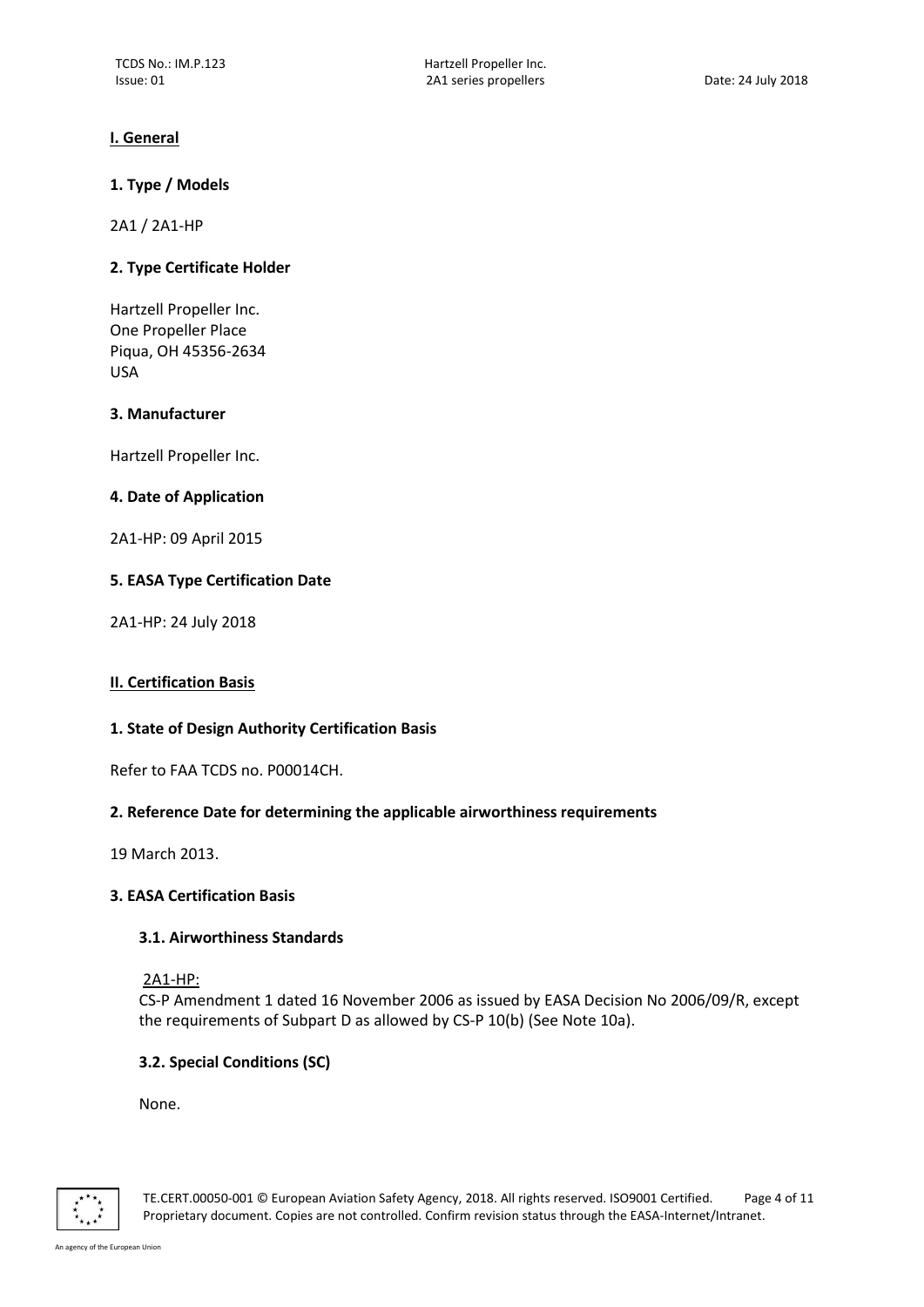# <span id="page-4-0"></span>**3.3. Equivalent Safety Findings (ESF)**

None.

# <span id="page-4-1"></span>**3.4. Deviations**

None.

# <span id="page-4-2"></span>**III. Technical Characteristics**

#### <span id="page-4-3"></span>**1. Type Design Definition**

The propeller type is defined by a propeller assembly drawing including a parts list (or later approved revisions).

2A1-HP: Drawing 105646, rev -, dated 01.03.2015

#### <span id="page-4-4"></span>**2. Description**

The 2A1 propeller has two blades and a hydraulically operated variable pitch control with constant speed.

The model incorporate neither feathering nor reverse capability (See Note 4).

The hub is milled out of aluminium alloy. The blade material is composite.

Optional equipment includes spinner and propeller ice protection system.

#### <span id="page-4-5"></span>**3. Equipment**

| Spinner:        | See Note 7 |
|-----------------|------------|
| Governor:       | See Note 3 |
| Ice Protection: | See Note 7 |

#### <span id="page-4-6"></span>**4. Dimensions**

Diameters from 170,2 cm to 195,6 cm. (See Table of Section IV)

#### <span id="page-4-7"></span>**5. Weight**

Depending on Propeller-Design Configuration. (See Table of Section IV)

#### <span id="page-4-8"></span>**6. Hub / Blade Combinations**

Details are mentioned within Table of Section IV.

#### <span id="page-4-9"></span>**7. Control System**

Propeller governor. (See Note 3)

#### <span id="page-4-10"></span>**8. Adaptation to Engine**

#### Special flange. (See Note 1)



TE.CERT.00050-001 © European Aviation Safety Agency, 2018. All rights reserved. ISO9001 Certified. Page 5 of 11 Proprietary document. Copies are not controlled. Confirm revision status through the EASA-Internet/Intranet.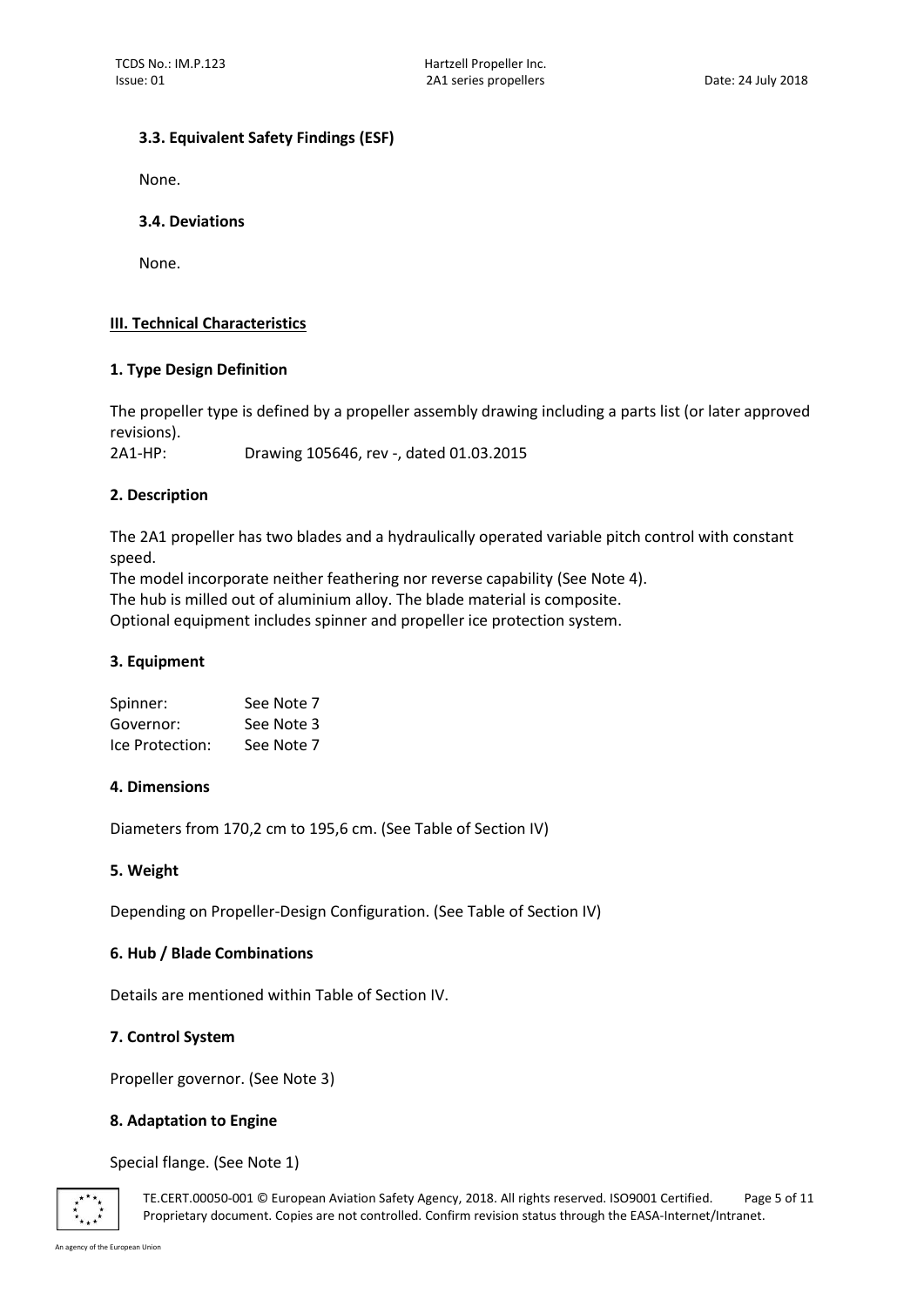#### <span id="page-5-0"></span>**9. Direction of Rotation**

The left-hand version of an approved propeller model is approved at the same rating and diameter as listed for the right-hand model. (See Note 5)

# <span id="page-5-1"></span>**IV. Operating Limitations**

| <b>Blades</b><br>(see Note 2)                                       | kW   | <b>Maximum</b><br>Continuous<br><b>RPM</b><br>$(min^{-1})$ | kW   | Take Off<br><b>RPM</b><br>$(min-1)$ | Diameter<br>Limits (cm)<br>(see Note 2) | Approx. Max Wt.<br>Complete (kg)<br>(for reference only)<br>(see Notes 3 and 7) | Blade<br>Construction |
|---------------------------------------------------------------------|------|------------------------------------------------------------|------|-------------------------------------|-----------------------------------------|---------------------------------------------------------------------------------|-----------------------|
| Non-Counterweighted Propellers 2A1-HP(275 through 850) (See Note 1) |      |                                                            |      |                                     |                                         |                                                                                 |                       |
| 75A01+2<br>to 75A01-8                                               | 74.6 | 2387                                                       | 74.6 | 2387                                | 195,6 to 170,2<br>$(+2 to -8)$          | 9.84                                                                            | Composite             |

#### <span id="page-5-2"></span>**1. Approved Installations**

See Hartzell Manual 159 for a list of approved applications.

#### <span id="page-5-3"></span>**2. Maximum Take Off Power and Speed**

Details are mentioned within Table of Section IV.

#### <span id="page-5-4"></span>**3. Maximum Continuous Power and Speed**

Details are mentioned within Table of Section IV.

#### <span id="page-5-5"></span>**4. Propeller Pitch Angle**

The propeller has variable pitch capability. Pitch control is provided by a governor. (See Note 3)

#### <span id="page-5-6"></span>**V. Operating and Service Instructions**

| Propeller Owner's Manual and Logbook (incl. Airworthiness<br>Limitations, if any) | Hartzell Manual 411 (*)  |
|-----------------------------------------------------------------------------------|--------------------------|
| <b>Propeller Overhaul Manual</b>                                                  | Hartzell Manual 401 (*)  |
| <b>Composite Blade Overhaul Manual</b>                                            | Hartzell Manual 135F (*) |
| <b>Standard Practices Manual</b>                                                  | Hartzell Manual 202A (*) |
| Metal Spinner Maintenance Manual                                                  | Hartzell Manual 127 (*)  |
| <b>Propeller Integration Manaul</b>                                               | Hartzell Manual 191 (*)  |
| <b>Service Bulletins</b>                                                          |                          |

(\*): or later approved revision

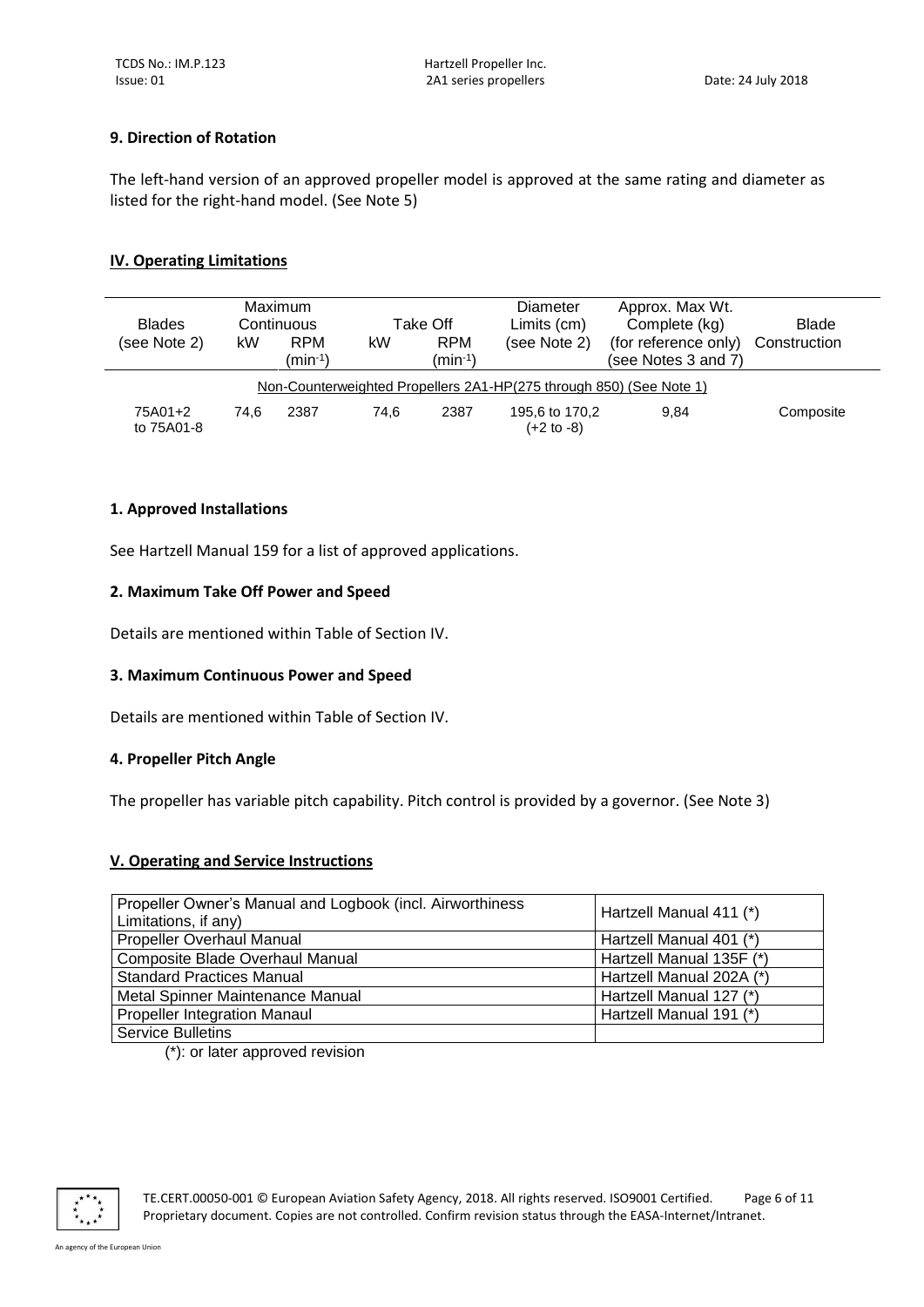#### <span id="page-6-0"></span>**VI. Notes**

#### 1. Hub Model Designation:



# 2. Blade Model Designation: (See Notes 5 and 6)



(\*): Diameter limits are nominal diameters of the assembled propeller. They do not include the +/- 0,32 cm (one eight inch) manufacturing tolerance the FAA allows for propellers with basic diameter less than 426,72 cm (14 feet).



TE.CERT.00050-001 © European Aviation Safety Agency, 2018. All rights reserved. ISO9001 Certified. Page 7 of 11 Proprietary document. Copies are not controlled. Confirm revision status through the EASA-Internet/Intranet.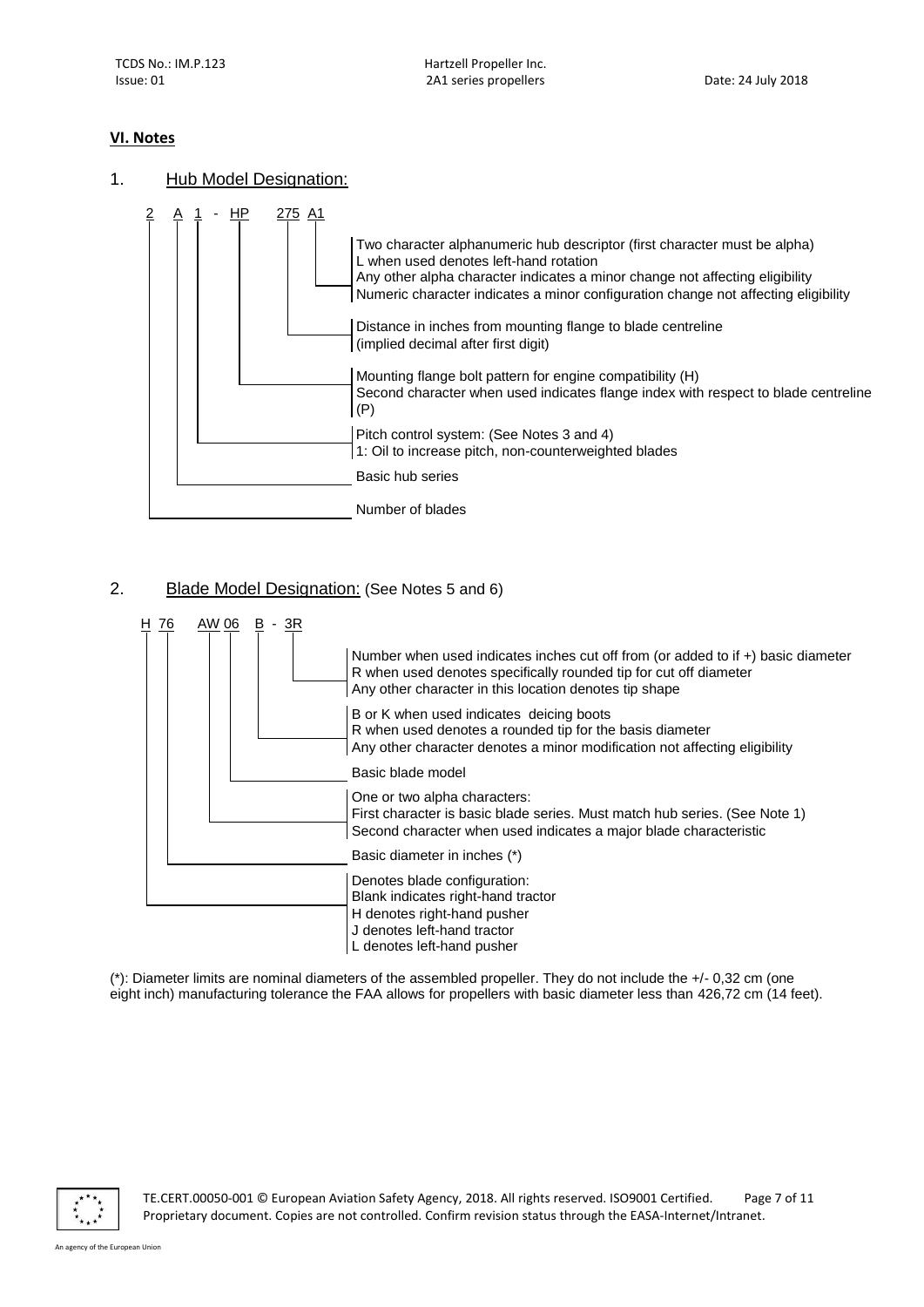- 3. Pitch Control:
- (a) Approved with Hartzell governors per drawing C-4770. Wt.: 2,04 kg. (See Note 10) 1 - 4 Z Governor Model Designation L when used indicates left hand rotation Z when used indicates drive coupling type Any other character denotes a minor change not affecting eligibility Minor adjustment not affecting eligibility Minor adjustment to obtain engine/propeller/governor compatibility Basic body and major parts modification
	- (b) The 2A1 models use oil to increase pitch and do not have counterweighted blades. (See Note 4)
	- (c) Maximum governor output pressure: 2413,16 kPa for all propeller models
	- (d) All governors must be approved as part of the aircraft installation regardless of manufacturer. (See Note 10)
- 4. Feathering: Not applicable

Reversing: Not applicable

5. Left-Hand Models: (See Notes 1 and 2)

The left-hand version of an approved propeller model is approved at the same rating and diameter as listed for the right-hand model.

- 6. Interchangeability:
	- (a) Propellers

Not applicable

(b) Governors

Hartzell governors with a "Z" suffix in their model designation may be used interchangeably with corresponding governors without the "Z". For example, the F-6-24Z is a replacement for the F-6-24 and the F-6-24 is a replacement for the F-6-24Z.

(c) Blades

Not applicable

(d) Ice Protection Systems

Refer to Hartzell Service Letter HC-SL-30-260 for ice protection system component interchangeability.



TE.CERT.00050-001 © European Aviation Safety Agency, 2018. All rights reserved. ISO9001 Certified. Page 8 of 11 Proprietary document. Copies are not controlled. Confirm revision status through the EASA-Internet/Intranet.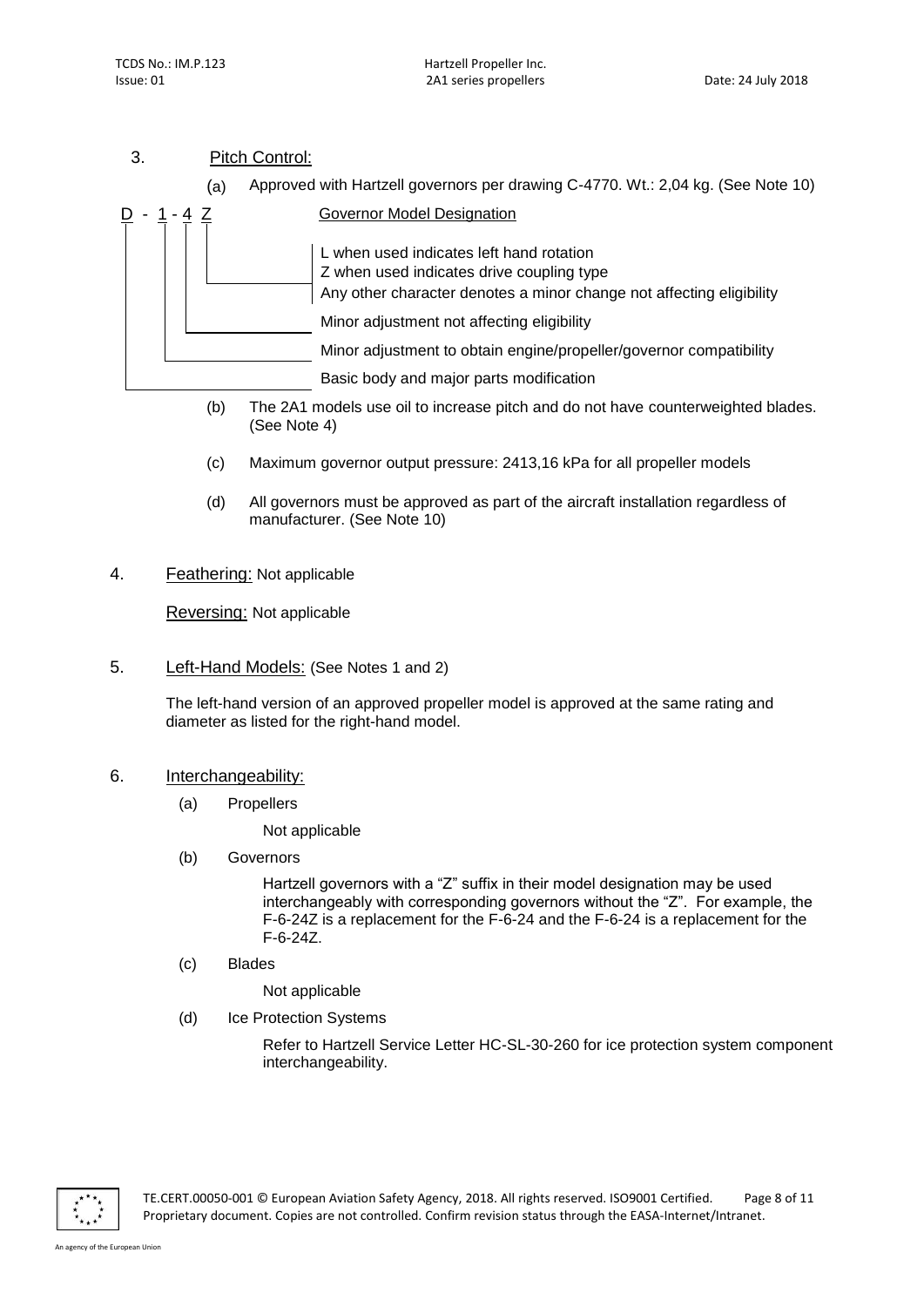#### 7. Accessories: (See Note 10)

- (a) Propeller ice protection system (weight of ice protection equipment extra)
	- (1) Propeller models listed in this data sheet are approved for use with propeller ice protection equipment listed in Hartzell Manual 159( ) or in other Hartzell type design data.
	- (2) All propeller ice protection equipment must be approved as part of the aircraft installation regardless of manufacturer. (See Note 10)
- (b) Propeller spinner (weight of spinner extra)
	- (1) Approved with Hartzell and other manufacturers' spinners when listed on Hartzell type design data.
	- (2) All propeller spinners must be approved as part of the aircraft installation regardless of manufacturer. (See Note 10)
- 8. Shank Fairings: Not applicable.

#### 9. Special Limits:

#### Table of Propeller - Engine Combinations Approved Vibrationwise for Use on Normal Category Single Engine Tractor Aircraft

The maximum and minimum propeller diameters that can be used from a vibration standpoint are shown below. No reduction below the minimum diameter listed is permissible, since this figure includes the diameter reduction allowable for repair purposes.

The engine models listed below are the configurations on the engine type certificate unless specifically stated otherwise. Modifications to the engine or airframe that alter the power of the engine models listed below during any phase of operation have the potential to increase propeller stresses and are not approved by this list. Such modifications include, but are not limited to, the addition of a turbocharger or turbonormalizer, increased boost pressure, increased compression ratio, increased RPM, altered ignition timing, electronic ignition, full authority digital engine controls (FADEC), or tuned induction or exhaust. Also, any change to the mass or stiffness of the crankshaft/counterweight assembly is not approved by this list.

| Hub          | Blade           |              | Max. Dia. Min. Dia. |      |                 |
|--------------|-----------------|--------------|---------------------|------|-----------------|
| <u>Model</u> | Model           | Engine Model | $\text{(cm)}$       | (cm) | <b>Placards</b> |
|              | Not applicable. |              |                     |      |                 |

10. The suitability of a propeller for a certain aircraft/engine combination must be demonstrated within the scope of the type certification of the aircraft.

Propeller models listed herein consist of basic hub and blade models. Most propeller models include additional characters to denote minor changes and specific features as explained in Notes 1 and 2.

10a. This propeller has been certificated in accordance with CS-P subparts A, B and C. Compliance with the requirements of Subpart D, which is specific to each aircraft installation, has not yet been demonstrated.



TE.CERT.00050-001 © European Aviation Safety Agency, 2018. All rights reserved. ISO9001 Certified. Page 9 of 11 Proprietary document. Copies are not controlled. Confirm revision status through the EASA-Internet/Intranet.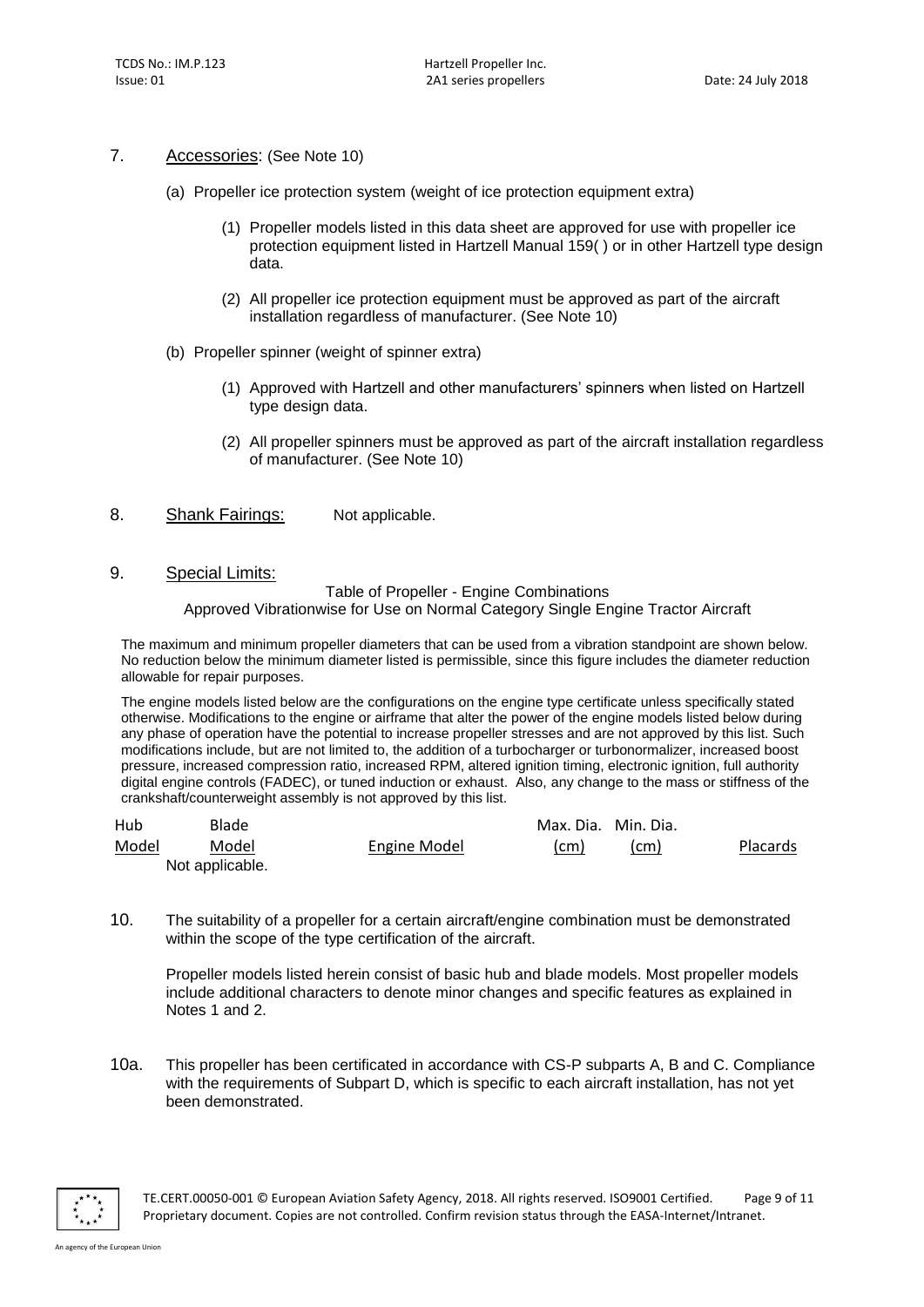#### 11. Special Limits:

- (a) Life Limits and Mandatory Inspections
	- (1) Airworthiness limitations, if any, are specified in Hartzell Manual 411.

# 12. Special Notes:

- (a) Refer to Hartzell Manual no. 202( ) for overspeed and overtorque limits.
- (b) Refer to Hartzell Service Letter HC-SL-61-61( ) for overhaul periods.
- 13. The EASA approved Airworthiness Limitations Section of the Instructions for Continued Airworthiness is published in the applicable Propeller Owner's Manual, chapter 5 "Airworthiness Limitations".

-------------------------------------------------------------------



TE.CERT.00050-001 © European Aviation Safety Agency, 2018. All rights reserved. ISO9001 Certified. Page 10 of 11 Proprietary document. Copies are not controlled. Confirm revision status through the EASA-Internet/Intranet.